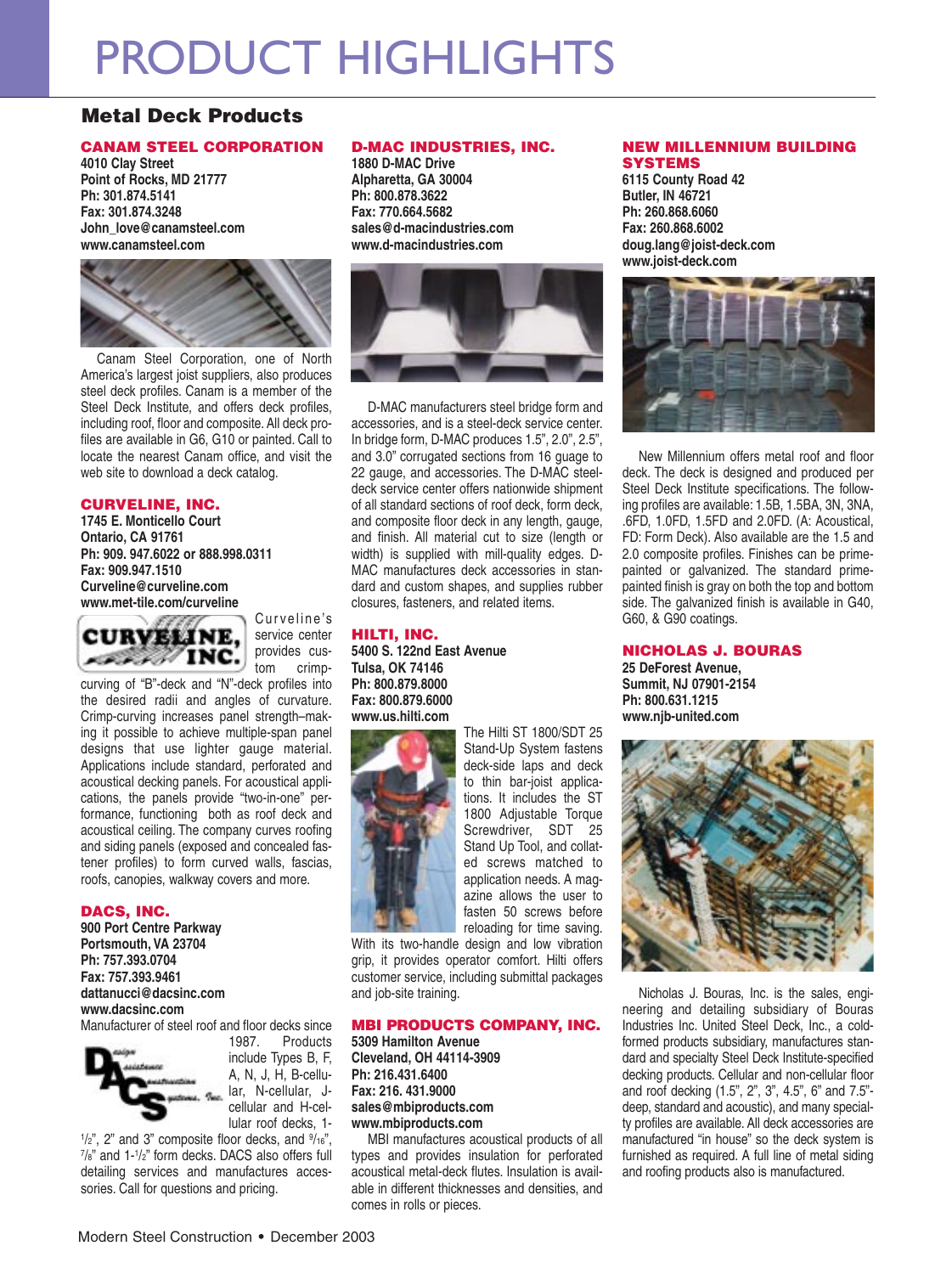## PRODUCT HIGHLIGHTS

#### **NUCOR VULCRAFT GROUP**

**P.O Box 637 Brigham City, UT 84302 Ph: 435-734-9433 Fax: 435-723-5423 roy@vulcraft-ut.com**

**PO Box 280 Chemung, NY 14825 Ph: 607-529-9000 Fax: 607-529-9001 sfitts@vulcraft-ny.com** 

**PO Box 100520 Florence, SC 29501 Ph: 843-662-0381 Fax: 843-662-3132 asears@vulcraft-sc.com**

**PO Box 680169 Fort Payne, AL 35968-0169 Ph: 256-845-2460 Fax: 256-845-1090 kgeesaman@vulcraft-al.com**

**PO Box 186 Grapeland, TX 75844 Ph: 936-687-4665 Fax: 936-687-3168 grapelandsales@vulcraft-tx.com**

**PO Box 59 Norfolk, NE 68702 Ph: 402-644-8500 Fax: 402-644-8528 sales@vulcraft-ne.com**

**PO Box 1000 St. Joe, IN 46785 Ph: 260-337-1800 Fax: 260-337-1801 sales@vulcraft-in.com www.vulcraft.com**



Nucor's Vulcraft Group is the nation's largest producer of steel joists, joist girders and steel deck. Vulcraft also works with highly engineered products like composite floor joist. Vulcraft supplies product for a wide range of structures. Vulcraft products are made from more than 90% recycled materials, and have been essential elements in green buildings.

#### **PNEUTEK, INC.**

**17 Friars Drive Hudson, NH 03051-4926 Ph: 603.883.1660 Fax: 603.882.9165 Technical@pneutek.com www.pneutek.com**

The Pneutek Air/Safe Fastening System is a pneumatically actuated drive system for mechanically attaching steel roof and floor deck to a building's structural frame. The all-weather tool drives the one-piece fastener into any thickness of steel above 1/8" minimum substrate in all commercially specified grades of steel. It has a tool capability of one actuation every three seconds.The design shear capacity of Pneutek fasteners allows one-for-one direct replacement of puddle welds in all the typical roof-deck attachment patterns and deck gages.

#### **Metal Deck Products**

#### **STEEL DECK INSTITUTE**

**P.O. Box 25 Fox River Grove, IL 60025 Ph: 847.458.4647 Fax: 847.458.4648 steve@sdi.org www.sdi.org**

The Steel Deck Institute is the trade association for manufacturers of steel floor and roof decks, and related products. The SDI provides industry guidelines for engineering design, manufacture and field use of steel decks. SDI also prepares, reviews, and distributes literature, and liaisons with construction-industry associations on matters of common interest.

### PRODUCT CASE STUDY Atlanta Center

Manta Center is a 25-story multi-use res-<br>
idential and retail structure in Brooklyn,<br>
NY that will top out at more than 275'. To idential and retail structure in Brooklyn, speed construction, the Metro Steel division of AISC-member fabricator Interstate Iron Works, in Whitehouse, NJ, used two Favelle Favco M760D-II cranes.

When completed, the new structure will occupy a full city block surrounded on three sides by heavily traveled commercial streets. On the fourth side, a narrow street has light traffic, but goes up an incline. It was a great place

to spot the crane, but only tower cranes with luffing booms were suitable. The boom of an under-capacity hammerhead would trespass on the air rights of the shopping mall on the opposite side of the street, and the tail swing of a crawler or truckmounted crane would block all lanes of traffic every time it turned to face the building.

Another impediment to the use of a mobile crane was the street's incline. Metro would have had to either level a portion of the street or build a special heavy-duty platform.

In both cases it would have been a major expense. With tower cranes, excavating and pouring the foundation for the bases was a comparatively simple job; and assembly could be done in day.

"With the Favco tower cranes you can go right to work," said Jimmy Upton of New York Crane, a company that rents Favco cranes to erection crews. "There's no messing around with fitting the parts together. There are other features that make them good machines. The controls are simplified so operators from the

union hall can start using them right away without wasting time learning how to use new equipment. And, because they're operated from up in the air, the cranes provide a good overall view of a project, unlike mobile tower cranes where they're in a ground-based cab. It just makes work simpler when the operator can see where his load is going rather than depend solely on radio communication."

The power source on the Favco luffing boom crane also can make an operational difference. The cranes feature Caterpillar diesel engines

> that are less costly to operate and maintain in the New York area than electric-powered tower cranes. They also can be more dependable since they don't have to be tied into local electric lines.

> Occasional repairs can be fixed by diesel mechanics familiar with Caterpillar engines. In contrast, qualified electricians for electric-powered cranes are hard to find, especially those willing to climb 100' or more for repairs.

> Three Favco M760D-IIs are being used by Pegno

Construction for the upgrade of the Newtown Creek Wastewater Treatment Plant in Brooklyn. The project is expected to take up to four years to complete. Besides the heavy lifting for new pumps, electrical gear, and a new surge tower, the job is complicated further by its location. The site measures 200' by 100', and is bounded on three sides by a public housing project. The three Favco cranes are the only machines that have the lifting capability and short tailswing to work in such a confined area.★